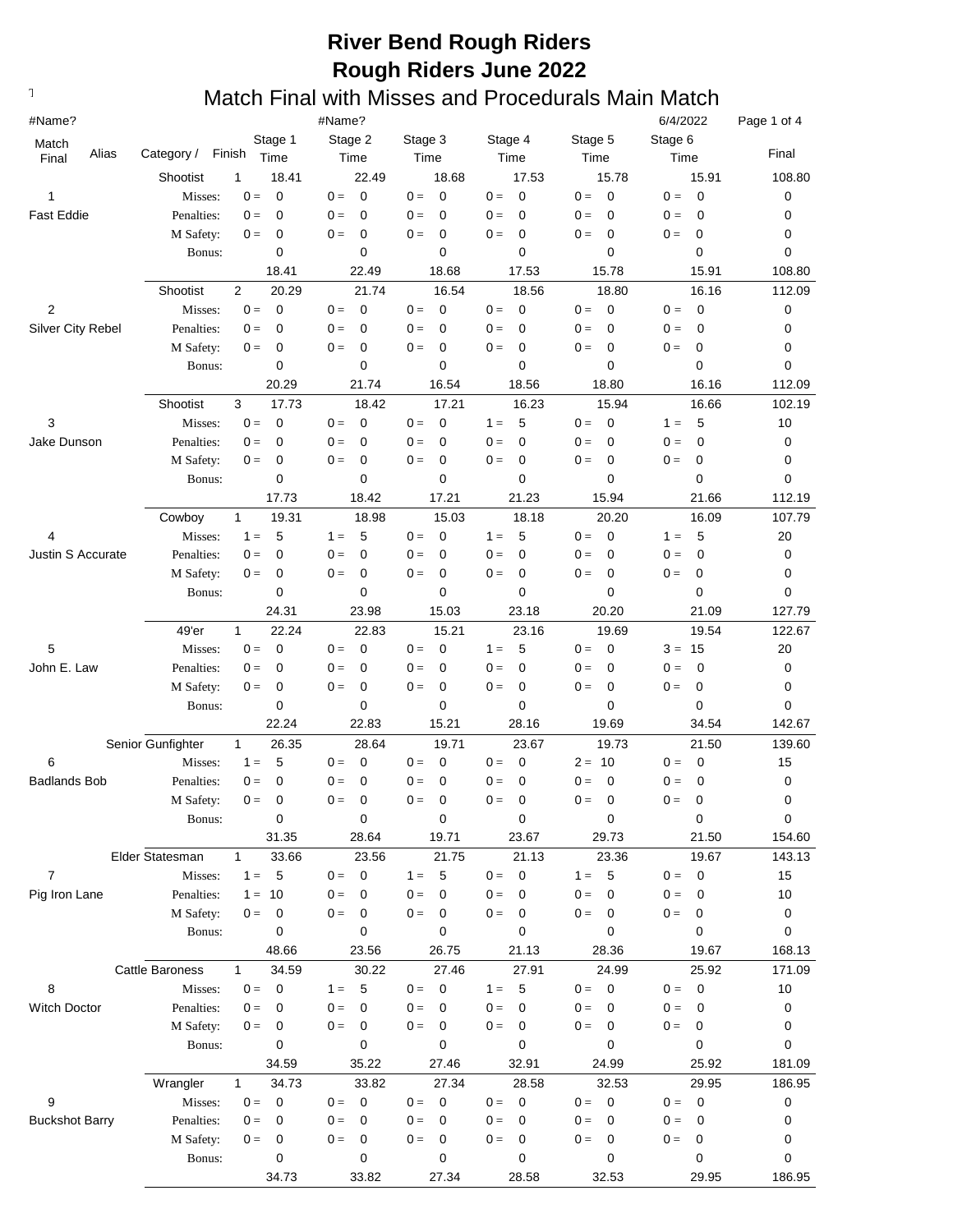| #Name?                  |                     |                           | #Name?               |                      |                      |                         | 6/4/2022                | Page 2 of 4 |
|-------------------------|---------------------|---------------------------|----------------------|----------------------|----------------------|-------------------------|-------------------------|-------------|
| Match<br>Alias<br>Final | Category /          | Stage 1<br>Finish<br>Time | Stage 2<br>Time      | Stage 3<br>Time      | Stage 4<br>Time      | Stage 5<br>Time         | Stage 6<br>Time         | Final       |
|                         | Silver Senior 65-69 | 1<br>28.33                | 30.84                | 25.32                | 26.10                | 24.08                   | 24.84                   | 159.51      |
| 10                      | Misses:             | 5<br>$1 =$                | $2 = 10$             | $0 =$<br>0           | 5<br>$1 =$           | $\overline{0}$<br>$0 =$ | 5<br>$1 =$              | 25          |
| <b>Charlie Reno</b>     | Penalties:          | $\mathbf 0$<br>$0 =$      | $\mathbf 0$<br>$0 =$ | $0 =$<br>0           | 10<br>$1 =$          | $0 =$<br>0              | $\mathbf 0$<br>$0 =$    | 10          |
|                         | M Safety:           | $\mathbf 0$<br>$0 =$      | $\mathbf 0$<br>$0 =$ | $0 =$<br>0           | $\mathbf 0$<br>$0 =$ | 0<br>$0 =$              | 0<br>$0 =$              | 0           |
|                         | Bonus:              | 0                         | 0                    | 0                    | 0                    | $\mathbf 0$             | 0                       | 0           |
|                         |                     | 33.33                     | 40.84                | 25.32                | 41.10                | 24.08                   | 29.84                   | 194.51      |
|                         | <b>B-Western</b>    | 35.97<br>$\mathbf{1}$     | 42.91                | 34.64                | 32.60                | 28.99                   | 28.99                   | 204.10      |
| 11                      | Misses:             | $\mathbf 0$<br>$0 =$      | $0 =$<br>0           | $1 =$<br>5           | $\mathbf 0$<br>$0 =$ | $\mathbf 0$<br>$0 =$    | $0 =$<br>$\mathbf 0$    | 5           |
| Will E. Shoot           | Penalties:          | 0<br>$0 =$                | $0 =$<br>0           | $0 =$<br>0           | $0 =$<br>0           | $0 =$<br>0              | $0 =$<br>0              | 0           |
|                         | M Safety:           | 0<br>$0 =$                | 0<br>$0 =$           | $0 =$<br>$\mathbf 0$ | $\mathbf 0$<br>$0 =$ | $0 =$<br>0              | $0 =$<br>0              | 0           |
|                         | Bonus:              | 0                         | 0                    | 0                    | 0                    | $\mathbf 0$             | 0                       | 0           |
|                         |                     | 35.97                     | 42.91                | 39.64                | 32.60                | 28.99                   | 28.99                   | 209.10      |
|                         | 49'er               | $\overline{2}$<br>24.60   | 38.43                | 21.26                | 23.25                | 22.55                   | 24.97                   | 155.06      |
| 12                      | Misses:             | $0 =$<br>$\mathbf 0$      | $2 = 10$             | $2 = 10$             | 5<br>$1 =$           | $2 = 10$                | 20<br>$4 =$             | 55          |
| One Eyed T              | Penalties:          | $0 =$<br>0                | $0 =$<br>0           | $0 =$<br>0           | $\mathbf 0$<br>$0 =$ | $\mathbf 0$<br>$0 =$    | $\mathbf 0$<br>$0 =$    | 0           |
|                         | M Safety:           | $\mathbf 0$<br>$0 =$      | $\mathbf 0$<br>$0 =$ | $0 =$<br>$\mathbf 0$ | $\mathbf 0$<br>$0 =$ | $\mathbf 0$<br>$0 =$    | $0 =$<br>$\mathbf 0$    | 0           |
|                         | Bonus:              | 0                         | 0                    | 0                    | 0                    | $\mathbf 0$             | 0                       | 0           |
|                         |                     | 24.60                     | 48.43                | 31.26                | 28.25                | 32.55                   | 44.97                   | 210.06      |
|                         | Outlaw              | $\mathbf{1}$<br>34.09     | 30.86                | 23.43                | 30.71                | 28.87                   | 28.52                   | 176.48      |
| 13                      | Misses:             | $0 =$<br>$\mathbf 0$      | 5<br>$1 =$           | $0 =$<br>$\mathbf 0$ | $2 = 10$             | $2 = 10$                | $0 =$<br>$\overline{0}$ | 25          |
| <b>Silver Pistols</b>   | Penalties:          | 10<br>$1 =$               | 0<br>$0 =$           | $0 =$<br>0           | $0 =$<br>0           | $0 =$<br>0              | $0 =$<br>$\mathbf 0$    | 10          |
|                         | M Safety:           | $\mathbf 0$<br>$0 =$      | 0<br>$0 =$           | $0 =$<br>0           | $0 =$<br>0           | $0 =$<br>0              | $0 =$<br>0              | 0           |
|                         | Bonus:              | $\mathbf 0$               | 0                    | 0                    | 0                    | 0                       | 0                       | 0           |
|                         |                     | 44.09                     | 35.86                | 23.43                | 40.71                | 38.87                   | 28.52                   | 211.48      |
|                         | Silver Senior 65-69 | $\overline{2}$<br>38.15   | 46.20                | 27.85                | 31.72                | 37.18                   | 30.60                   | 211.70      |
| 14                      | Misses:             | $0 =$<br>$\mathbf 0$      | $0 =$<br>0           | $0 =$<br>0           | $\mathbf 0$<br>$0 =$ | $0 =$<br>0              | $0 =$<br>$\mathbf 0$    | 0           |
| Joe West                | Penalties:          | $\mathbf 0$<br>$0 =$      | $\mathbf 0$<br>$0 =$ | $\mathbf 0$<br>$0 =$ | $\mathbf 0$<br>$0 =$ | $\mathbf 0$<br>$0 =$    | $\mathbf 0$<br>$0 =$    | 0           |
|                         | M Safety:           | $\mathbf 0$<br>$0 =$      | $\mathbf 0$<br>$0 =$ | $\mathbf 0$<br>$0 =$ | $\mathbf 0$<br>$0 =$ | $\mathbf 0$<br>$0 =$    | $\mathbf 0$<br>$0 =$    | 0           |
|                         | Bonus:              | $\mathbf 0$               | 0                    | 0                    | 0                    | 0                       | 0                       | 0           |
|                         |                     | 38.15                     | 46.20                | 27.85                | 31.72                | 37.18                   | 30.60                   | 211.70      |
|                         | Wrangler            | 2<br>65.20                | 33.66                | 22.71                | 25.97                | 24.88                   | 22.72                   | 195.14      |
| 15                      | Misses:             | $0 =$<br>$\mathbf 0$      | 0<br>$0 =$           | $0 =$<br>0           | 5<br>$1 =$           | $\mathbf 0$<br>$0 =$    | 5<br>$1 =$              | 10          |
| Done Gone               | Penalties:          | 10<br>$1 =$               | 0<br>$0 =$           | $0 =$<br>$\mathbf 0$ | $\mathbf 0$<br>$0 =$ | $\mathbf 0$<br>$0 =$    | $\mathbf 0$<br>$0 =$    | 10          |
|                         | M Safety:           | 0<br>$0 =$                | $0 =$<br>0           | $0 =$<br>$\Omega$    | $0 =$<br>$\Omega$    | $0 =$<br>$\Omega$       | $0 =$<br>$\Omega$       | $\mathbf 0$ |
|                         | Bonus:              | $\pmb{0}$                 | 0                    | 0                    | 0                    | 0                       | 0                       | $\pmb{0}$   |
|                         |                     | 75.20                     | 33.66                | 22.71                | 30.97                | 24.88                   | 27.72                   | 215.14      |
|                         | Elder Statesman     | $\overline{2}$<br>33.89   | 52.11                | 29.56                | 29.06                | 32.86                   | 31.03                   | 208.51      |
| 16                      | Misses:             | $0 =$<br>$\mathbf 0$      | $\mathbf 0$<br>$0 =$ | 0<br>$0 =$           | 5<br>$1 =$           | $0 = 0$                 | $\overline{0}$<br>$0 =$ | 5           |
| <b>Shorty Butte</b>     | Penalties:          | 0<br>$0 =$                | $0 =$<br>0           | $0 =$<br>0           | $0 =$<br>0           | $1 =$<br>- 10           | $0 =$<br>0              | 10          |
|                         | M Safety:           | 0<br>$0 =$                | 0<br>$0 =$           | $0 =$<br>0           | 0<br>$0 =$           | 0<br>$0 =$              | $0 =$<br>0              | 0           |
|                         | Bonus:              | 0                         | 0                    | 0                    | 0                    | 0                       | 0                       | 0           |
|                         |                     | 33.89                     | 52.11                | 29.56                | 34.06                | 42.86                   | 31.03                   | 223.51      |
|                         | 49'er               | 42.38<br>3                | 40.02                | 26.11                | 29.06                | 29.46                   | 29.64                   | 196.67      |
| 17                      | Misses:             | $1 =$<br>5                | $0 =$<br>0           | $1 =$<br>5           | $3 = 15$             | $1 = 5$                 | $2 = 10$                | 40          |
| Marshal Rico            | Penalties:          | 0<br>$0 =$                | $0 =$<br>0           | $0 =$<br>0           | $0 =$<br>0           | $0 =$<br>0              | $0 =$<br>0              | 0           |
|                         | M Safety:           | 0<br>$0 =$                | 0<br>$0 =$           | $0 =$<br>0           | 0<br>$0 =$           | $\mathbf 0$<br>$0 =$    | $0 =$<br>0              | 0           |
|                         | Bonus:              | 0                         | 0                    | 0                    | 0                    | 0                       | 0                       | 0           |
|                         |                     | 47.38                     | 40.02                | 31.11                | 44.06                | 34.46                   | 39.64                   | 236.67      |
|                         | Elder Statesman     | 3<br>25.86                | 40.88                | 34.35                | 43.29                | 38.48                   | 37.59                   | 220.45      |
| 18                      | Misses:             | $4 = 20$                  | 5<br>$1 =$           | $\mathbf 0$<br>$0 =$ | $\mathbf 0$<br>$0 =$ | $0 = 0$                 | $\overline{0}$<br>$0 =$ | 25          |
| Dollar Bill             | Penalties:          | 0<br>$0 =$                | 0<br>$0 =$           | $0 =$<br>0           | $0 =$<br>0           | $0 =$<br>0              | $0 =$<br>0              | 0           |
|                         | M Safety:           | 0<br>$0 =$                | 0<br>$0 =$           | $0 =$<br>0           | 0<br>$0 =$           | $\mathbf 0$<br>$0 =$    | $0 =$<br>0              | 0           |
|                         | Bonus:              | 0                         | 0                    | 0                    | 0                    | 0                       | 0                       | 0           |
|                         |                     | 45.86                     | 45.88                | 34.35                | 43.29                | 38.48                   | 37.59                   | 245.45      |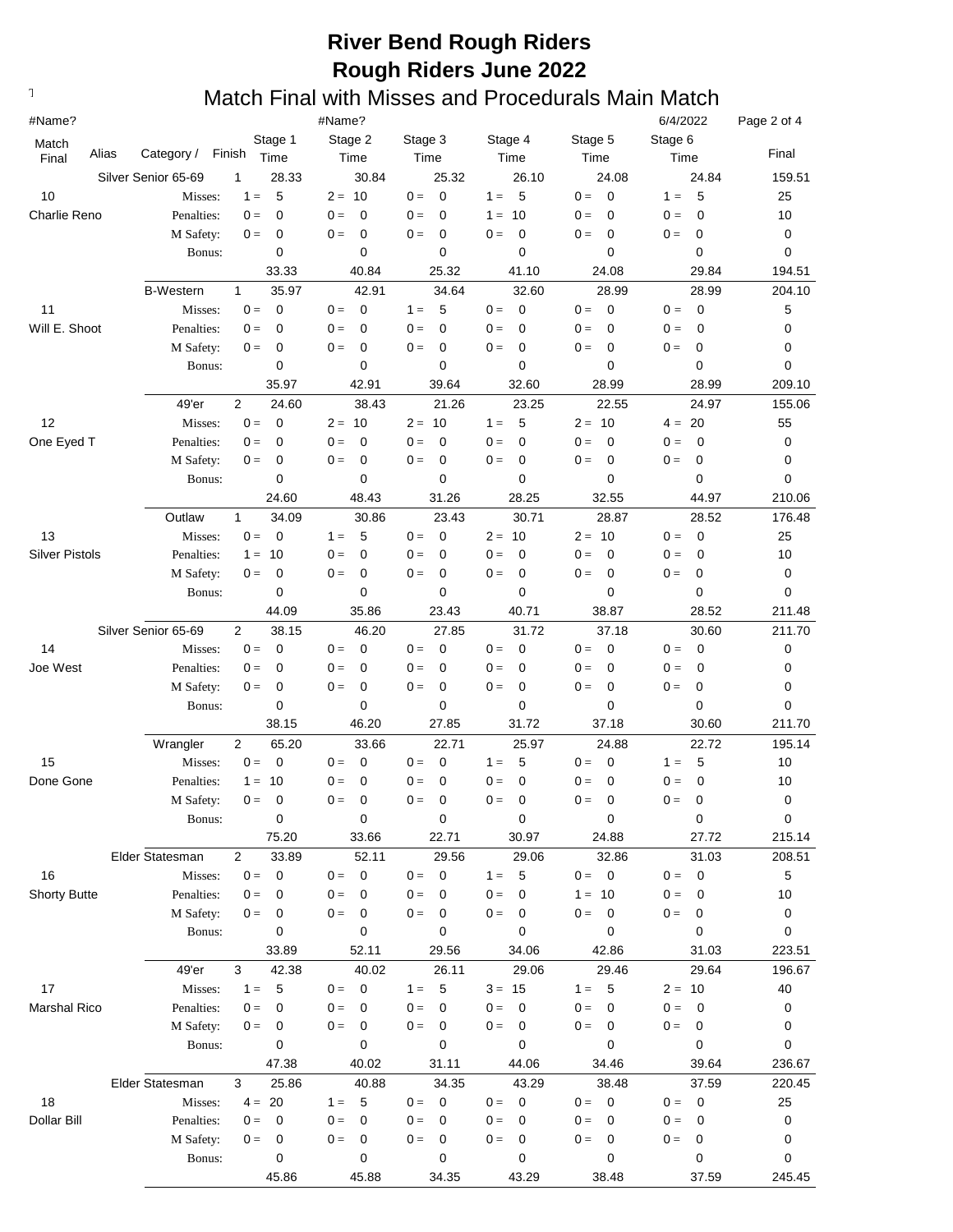| #Name?                       |                     |                         | #Name?               |                         |                         |                                  | 6/4/2022                | Page 3 of 4 |
|------------------------------|---------------------|-------------------------|----------------------|-------------------------|-------------------------|----------------------------------|-------------------------|-------------|
| Match                        |                     | Stage 1                 | Stage 2              | Stage 3                 | Stage 4                 | Stage 5                          | Stage 6                 |             |
| Alias<br>Final               | Category /          | Finish<br>Time          | Time                 | Time                    | Time                    | Time                             | Time                    | Final       |
|                              | Outlaw              | $\overline{2}$<br>28.37 | 33.48                | 34.38                   | 34.86                   | 24.38                            | 26.60                   | 182.07      |
| 19                           | Misses:             | $3 = 15$                | 5<br>$1 =$           | 5<br>$1 =$              | $2 = 10$                | $3 = 15$                         | 5<br>$1 =$              | 55          |
| Russ T Hammer                | Penalties:          | $\Omega$<br>$0 =$       | $0 =$<br>0           | 10<br>$1 =$             | $\Omega$<br>$0 =$       | $\Omega$<br>$0 =$                | $\mathbf 0$<br>$0 =$    | 10          |
|                              | M Safety:           | 0<br>$0 =$              | $0 =$<br>0           | $\overline{0}$<br>$0 =$ | $\mathbf 0$<br>$0 =$    | $\mathbf 0$<br>$0 =$             | $\mathbf 0$<br>$0 =$    | 0           |
|                              | Bonus:              | 0                       | $\mathbf 0$          | 0                       | 0                       | $\mathbf 0$                      | 0                       | 0           |
|                              |                     | 43.37                   | 38.48                | 49.38                   | 44.86                   | 39.38                            | 31.60                   | 247.07      |
|                              | F. C. Duelist       | 35.51<br>$\mathbf{1}$   | 60.26                | 31.16                   | 30.81                   | 26.65                            | 32.49                   | 216.88      |
| 20                           | Misses:             | 5<br>$1 =$              | $0 =$<br>$\mathbf 0$ | $2 = 10$                | $\overline{0}$<br>$0 =$ | $2 = 10$                         | $\overline{0}$<br>$0 =$ | 25          |
| <b>Dirty Redd</b>            | Penalties:          | 10<br>$1 =$             | $0 =$<br>$\mathbf 0$ | $0 =$<br>$\mathbf 0$    | $0 =$<br>0              | $\overline{0}$<br>$0 =$          | $\mathbf 0$<br>$0 =$    | 10          |
|                              | M Safety:           | 0<br>$0 =$              | $0 =$<br>$\mathbf 0$ | $0 =$<br>0              | 0<br>$0 =$              | $\mathbf 0$<br>$0 =$             | $\mathbf 0$<br>$0 =$    | 0           |
|                              | Bonus:              | 0                       | $\mathbf 0$          | 0                       | 0                       | $\mathbf 0$                      | 0                       | 0           |
|                              |                     | 50.51                   | 60.26                | 41.16                   | 30.81                   | 36.65                            | 32.49                   | 251.88      |
|                              | Cattle Baron        | 38.91<br>$\mathbf{1}$   | 38.25                | 40.48                   | 31.67                   | 33.62                            | 24.39                   | 207.32      |
| 21                           | Misses:             | $2 =$<br>10             | $6 = 30$             | $\mathbf 0$<br>$0 =$    | $\overline{0}$<br>$0 =$ | 5<br>$1 =$                       | 5<br>$1 =$              | 50          |
| Hunter Sam                   | Penalties:          | 0<br>$0 =$              | $0 =$<br>$\mathbf 0$ | $\mathbf 0$<br>$0 =$    | $\mathbf 0$<br>$0 =$    | $\mathbf 0$<br>$0 =$             | $\mathbf 0$<br>$0 =$    | 0           |
|                              | M Safety:           | $\mathbf 0$<br>$0 =$    | $0 =$<br>$\mathbf 0$ | $\mathbf 0$<br>$0 =$    | $\mathbf 0$<br>$0 =$    | $\mathbf 0$<br>$0 =$             | $\mathbf 0$<br>$0 =$    | 0           |
|                              | Bonus:              | $\mathbf 0$             | 0                    | 0                       | 0                       | $\mathbf 0$                      | 0                       | 0           |
|                              |                     | 48.91                   | 68.25                | 40.48                   | 31.67                   | 38.62                            | 29.39                   | 257.32      |
|                              | Steampunk Cowgirl   | $\mathbf{1}$<br>44.20   | 49.20                | 34.66                   | 31.26                   | 32.35                            | 31.25                   | 222.92      |
| 22                           | Misses:             | $3 =$<br>15             | $1 =$<br>5           | 5<br>$1 =$              | 5<br>$1 =$              | $0 =$<br>$\overline{\mathbf{0}}$ | 5<br>$1 =$              | 35          |
| Loretta from Alpharett       | Penalties:          | 0<br>$0 =$              | $0 =$<br>0           | $\mathbf 0$<br>$0 =$    | $0 =$<br>0              | $0 =$<br>0                       | $\mathbf 0$<br>$0 =$    | 0           |
|                              | M Safety:           | 0<br>$0 =$              | $0 =$<br>0           | $0 =$<br>$\mathbf 0$    | $0 =$<br>0              | $0 =$<br>$\mathbf 0$             | $0 =$<br>0              | 0           |
|                              | Bonus:              | $\mathbf 0$             | 0                    | 0                       | 0                       | $\mathbf 0$                      | 0                       | 0           |
|                              |                     | 59.20                   | 54.20                | 39.66                   | 36.26                   | 32.35                            | 36.25                   | 257.92      |
| Greenhorn (no SASS number)   |                     | 49.56<br>$\mathbf{1}$   | 48.50                | 43.58                   | 58.80                   | 38.41                            | 31.24                   | 270.09      |
| 23                           | Misses:             | $\mathbf 0$<br>$0 =$    | $\mathbf 0$<br>$0 =$ | 5<br>$1 =$              | 5<br>$1 =$              | $\overline{0}$<br>$0 =$          | $2 = 10$                | 20          |
| <b>Franklin Gold</b>         | Penalties:          | $\mathbf 0$<br>$0 =$    | $\mathbf 0$<br>$0 =$ | $\mathbf 0$<br>$0 =$    | $\mathbf 0$<br>$0 =$    | $\overline{0}$<br>$0 =$          | $\mathbf 0$<br>$0 =$    | 0           |
|                              | M Safety:           | 0<br>$0 =$              | $\mathbf 0$<br>$0 =$ | $\mathbf 0$<br>$0 =$    | $\mathbf 0$<br>$0 =$    | $\overline{0}$<br>$0 =$          | $\mathbf 0$<br>$0 =$    | 0           |
|                              | Bonus:              | $\mathbf 0$             | $\mathbf 0$          | 0                       | 0                       | $\mathbf 0$                      | 0                       | 0           |
|                              |                     | 49.56                   | 48.50                | 48.58                   | 63.80                   | 38.41                            | 41.24                   | 290.09      |
|                              | Silver Senior 65-69 | 3<br>48.38              | 49.70                | 41.00                   | 43.96                   | 43.53                            | 44.98                   | 271.55      |
| 24                           | Misses:             | $0 =$<br>$\mathbf 0$    | 0<br>$0 =$           | 5<br>$1 =$              | $\mathbf 0$<br>$0 =$    | $2 = 10$                         | $0 =$<br>$\mathbf 0$    | 15          |
| <b>Phoenix Rising</b>        | Penalties:          | 10<br>$1 =$             | 0<br>$0 =$           | 10<br>$1 =$             | $\mathbf 0$<br>$0 =$    | $\overline{0}$<br>$0 =$          | 0<br>$0 =$              | 20          |
|                              | M Safety:           | 0<br>$0 =$              | $0 =$<br>0           | $0 =$<br>$\mathbf 0$    | $0 =$<br>0              | $\overline{0}$<br>$0 =$          | $0 =$<br>$\Omega$       | 0           |
|                              | Bonus:              | 0                       | 0                    | 0                       | 0                       | 0                                | 0                       | 0           |
|                              |                     | 58.38                   | 49.70                | 56.00                   | 43.96                   | 53.53                            | 44.98                   | 306.55      |
| Greenhorn (no SASS number)   |                     | 48.47<br>$\overline{2}$ | 56.78                | 68.86                   | 50.18                   | 41.97                            | 55.14                   | 321.40      |
| 25                           | Misses:             | $1 =$<br>5              | 5<br>$1 =$           | $2 = 10$                | 5<br>$1 =$              | $-5$<br>$1 =$                    | $3 = 15$                | 45          |
| El Hombre Alto               | Penalties:          | $0 =$<br>0              | $0 =$<br>0           | $1 = 10$                | $1 =$<br>10             | $0 =$<br>$\mathbf 0$             | $1 = 10$                | 30          |
|                              | M Safety:           | $\mathbf 0$<br>$0 =$    | $0 =$<br>0           | $\mathbf 0$<br>$0 =$    | $\mathbf 0$<br>$0 =$    | $0 =$<br>$\overline{0}$          | 0<br>$0 =$              | 0           |
|                              | Bonus:              | 0                       | 0                    | 0                       | 0                       | $\mathbf 0$                      | 0                       | 0           |
|                              |                     | 53.47                   | 61.78                | 88.86                   | 65.18                   | 46.97                            | 80.14                   | 396.40      |
|                              | Ladies 49'er        | 58.80<br>$\mathbf{1}$   | 72.96                | 39.22                   | 37.00                   | 35.90                            | 44.54                   | 288.42      |
| 26                           | Misses:             | $3 = 15$                | $9 = 45$             | -5<br>$1 =$             | $2 = 10$                | $0 = 0$                          | $9 = 45$                | 120         |
| Three Gun Lady               | Penalties:          | 10<br>$1 =$             | $0 =$<br>0           | $\Omega$<br>$0 =$       | $0 =$<br>$\mathbf 0$    | $\mathbf 0$<br>$0 =$             | $\mathbf 0$<br>$0 =$    | 10          |
|                              | M Safety:           | 0<br>$0 =$              | 0<br>$0 =$           | $\mathbf 0$<br>$0 =$    | 0<br>$0 =$              | 0<br>$0 =$                       | 0<br>$0 =$              | 0           |
|                              | Bonus:              | 0                       | 0                    | 0                       | 0                       | $\mathbf 0$                      | 0                       | 0           |
|                              |                     | 83.80                   | 117.96               | 44.22                   | 47.00                   | 35.90                            | 89.54                   | 418.42      |
| s Greenhorn (no SASS number) |                     | 139.90<br>$\mathbf{1}$  | 113.98               | 85.45                   | 67.57                   | 66.84                            | 77.75                   | 551.49      |
| 27                           | Misses:             | 5<br>$1 =$              | 5<br>$1 =$           | $\overline{0}$<br>$0 =$ | 5<br>$1 =$              | $0 = 0$                          | $4 = 20$                | 35          |
| Yee-Hawley                   | Penalties:          | 0<br>$0 =$              | $0 =$<br>0           | $0 =$<br>0              | 0<br>$0 =$              | $0 =$<br>$\overline{0}$          | $\mathbf 0$<br>$0 =$    | 0           |
|                              | M Safety:           | 0<br>$0 =$              | 0<br>$0 =$           | $\mathbf 0$<br>$0 =$    | $\mathbf 0$<br>$0 =$    | $\mathbf 0$<br>$0 =$             | $\pmb{0}$<br>$0 =$      | 0           |
|                              | Bonus:              | 0                       | 0                    | 0                       | 0                       | 0                                | 0                       | 0           |
|                              |                     | 144.90                  | 118.98               | 85.45                   | 72.57                   | 66.84                            | 97.75                   | 586.49      |